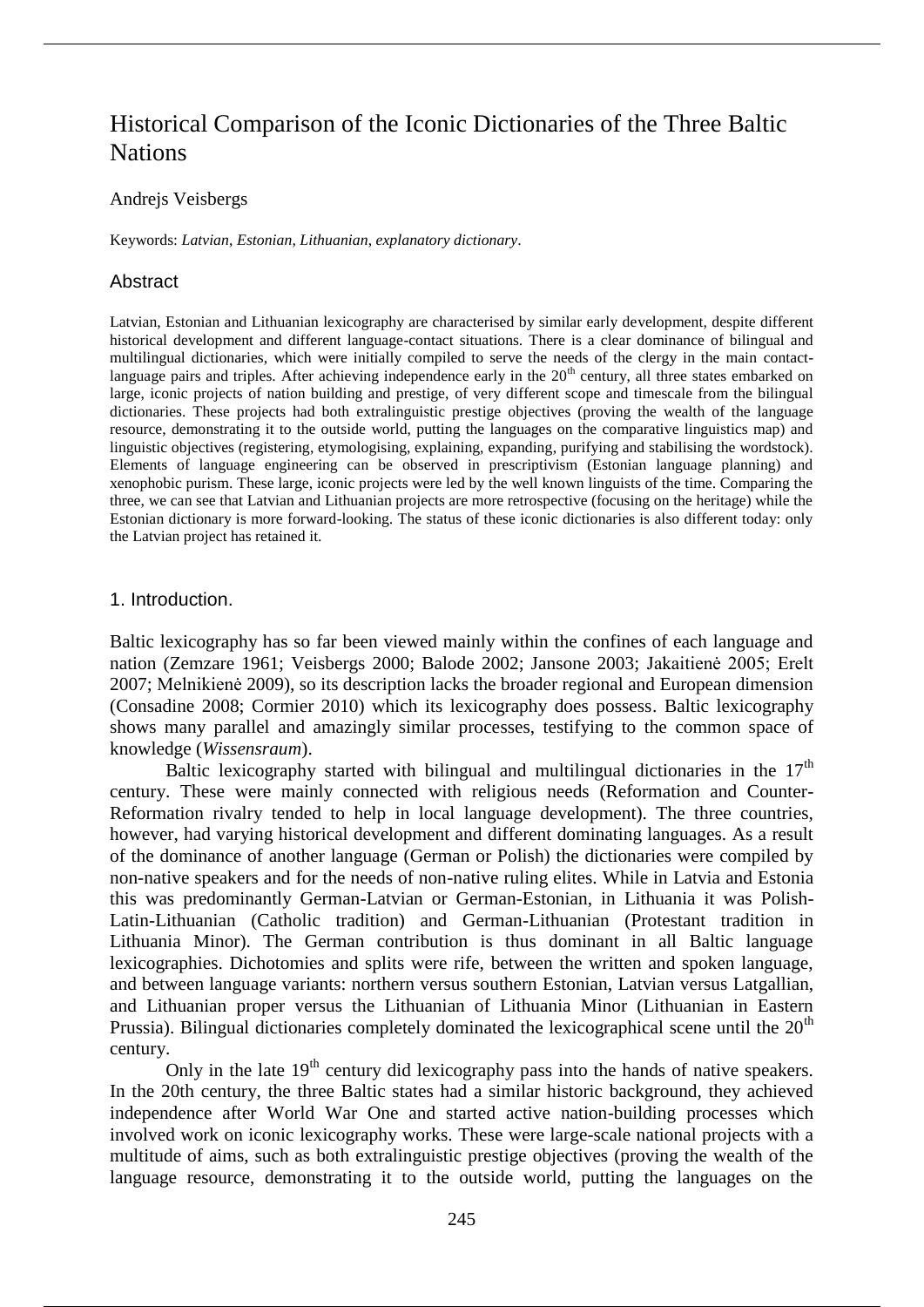comparative linguistics map) and linguistic ones (registering, etymologizing, explaining, expanding, purifying and stabilizing of the wordstock). These iconic works are associated with well-known lexicographers who usually made up the first generation of native linguists. The result of the project was intended to be the definitive dictionary of the respective language. These projects reflected the languages' past tendencies and future challenges.

## 2. The Iconic Dictionary of Latvian

The Latvian project was started by Mühlenbach, a notable and well known linguist, in early 1880s. He initially focused on supplementing Ulmann's "Lettisches Wörterbuch" (1872). As a result, the dictionary was designed as a bilingual translation book with explanations in German and examples in Latvian. Mühlenbach strongly disliked words he considered unwelcome intruders, an idea which fully accorded with the ideas of Neo-Latvians and their followers. He appealed several times for the public to send in missing and new materials and, since the dictionary was based on Ulmann's, it was easy to identify what was missing. Public involvement was a rather novel phenomenon, which has never been repeated in Latvian lexicography since. Mühlenbach died in 1916 (having got as far as the letter P) and the work was entrusted to Endzelīns (by now Latvian linguist number one, who had advised Mühlenbach on etymological and other issues). Endzelīns introduced some minor orthographical changes, re-edited the whole material, and ejected numerous borrowings from the manuscript, commenting that the dictionary should contain only "genuinely Latvian goods", thus outlining his understanding of the aim of the dictionary. Folk language (Latvian dainas, fairy tales, proverbs etc) and spoken language form the dictionary's backbone. The early texts are represented too, there is a multitude of localisms and dialectal words. Special attention was paid to words of Baltic origin, with comparative studies in mind.

The microstructure of the entry contains intonation patterns (shown in the headword), in many cases etymology, senses and their translations in German (extended rather than equivalents), samples of use suggested by the authors and rather extensive citations from the corpus with an emphasis on the regional dialects and provenance, phraseology and idioms. The dictionary contains many archaisms marked with a cross. In the latter volumes occasional pictures appear for difficult words – fence types, knots, etc. – a notable development testifying to an open mind of the editors.

The dictionary "Mühlenbacha Latviešu valodas vārdnīca" was published between 1923 and 1932 (Mühlenbacha 1923-1932), first in folios and then in four large volumes (77,175 entries). Meanwhile, new information was being added to the corpus. Together with E. Hauzenberga, Endzelīns compiled a further two volumes of supplements and corrections, published from 1934 to 1946 (Endzelīns 1934-1946). Thus altogether the dictionary contains 132,718 entries and covers 5480 pages. Its creation took sixty years and, fortunately, it escaped Soviet ideological influence (cf. Lithuanian). Begun as a one-man work, it developed into a three-person effort with some public support. The dictionary was published in the new spelling, as Latvia underwent an extended orthography reform from Gothic script to Latin (1908-1937).

The purpose of the dictionary can be partly seen in its dual title: in Latvian it called "Dictionary of the Latvian language" and, in German, "Lettisch-Deutsches Wörterbuch". It seems the authors were seeking to achieve three things: they produced a comprehensive stock of genuine Latvian for the time; they glossed in German, so it could be used as a bilingual dictionary; and they put Latvian into the international framework of comparative linguistics by emphasising its ancient Indo-European roots. At home it became a touchstone for correct, good Latvian, and remains so. It has been republished abroad and is available on the internet.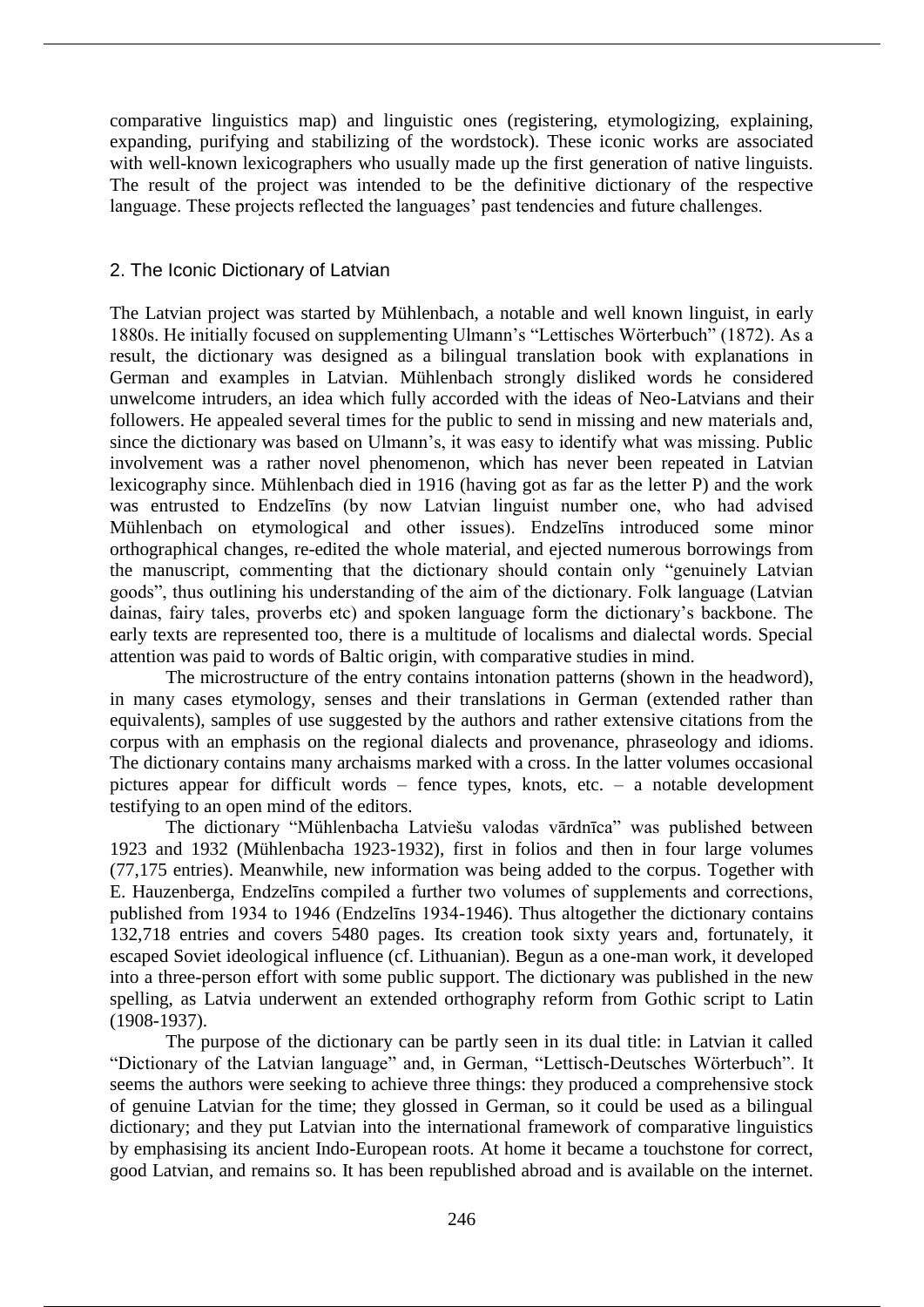Of course it is ironic that this iconic Latvian work is mostly composed in German. A monolingual Latvian explanatory dictionary was published in the last quarter of the century but, because of a multitude of restrictions (ideological, purist, anticolloquial, limited to the last century, no etymologies), it is much less highly regarded.

## 3. The iconic dictionary of Lithuanian.

For historical reasons (the Russian authorities banned Lithuanian for half a century), the iconic work of Lithuanian lexicography could only start with Lithuanian independence after World War I, when Lithuanian became the official language of the country. It was clear that a major dictionary was needed to show the vitality and functionality of the native language. A card index for a dictionary had already been started by Kazimieras Būga, a renowned Lithuanian linguist, in 1902. In1920, the government asked him to compile a large dictionary including all words used in Lithuanian, together with their histories and etymologies, plus also dialects and proper names (rivers, lakes, family and local names). This spelled the beginning of a long and tortuous project, reflecting the political and historical shifts Lithuania was to undergo in the  $20<sup>th</sup>$  century. Būga, who died in 1924, managed to collect about 600,000 citations, write a long introduction to the dictionary and edit 2 fascicles (82 pages), getting as far as *anga.* Many of the old citations compiled were in other languages. Besides literary vocabulary, Būga's dictionary comprised dialectal words, Old Lithuanian text words, proper nouns and borrowings. This won him some condemnation, as borrowings were considered not in line with the purification of the Lithuanian language. Būga protested, insisting that a dictionary should be a mirror of the language and nobody is at fault if the image is not exactly what one wishes to see.

After Būga's death, the project was put on the back burner for six years, after which Juozas Balčikonis was appointed editor of the dictionary in 1930. He found Būga's card index lacking words from literature as well as scanty in dialectal lexis. These were to be supplemented, but nothing from contemporary press was to enter the dictionary. Being short of material, Balčikonis tried involving the general public in addition to his staff. He rejected proper names, word histories and explanations in foreign languages. Though in doubt about entering foreign words in general, finally those found in the old texts and those frequently used were considered acceptable. Regionalisms and "barbarisms" (unwelcome borrowings) were not included. Numerous dated and inappropriate words were preceded by x.

It was only in 1941 that the first volume of the Lithuanian Academic Dictionary was published, covering A and B (Lietuvių 1941). However, the Soviet occupying powers did not allow its distribution. The ban was lifted by the Germans when they drove the Soviets out. Balčikonis also finished editing the  $2<sup>nd</sup>$  volume that appeared in 1947 (Lietuvių 1947) in two versions (the Soviet censors purged the second of the language of those Lithuanians who had fled to the West). Nevertheless, the dictionary was criticised in 1949 for its "reactionary clerical phraseology" and, after lengthy discord and friction, the 3rd, politically correct, volume appeared in 1956 under a new editor. It was full of quotes from Marx and Lenin, and also from Stalin, but without attribution, as the political stance had again changed. The first two volumes were also re-edited and republished according to the new instructions (Lietuvių 1968, 1969).

Apart from ideological shifts, serious editorial changes occurred in the 50s as well. Balčikonis was criticised for a tendency to view all aspects of the standard language by the laws of the folk language, a stance hostile to the evolving and new written language models. He could not accept the ideological change and the new editorial demands and left. Further editors did not hold clear personal views, and editing became anonymous. The new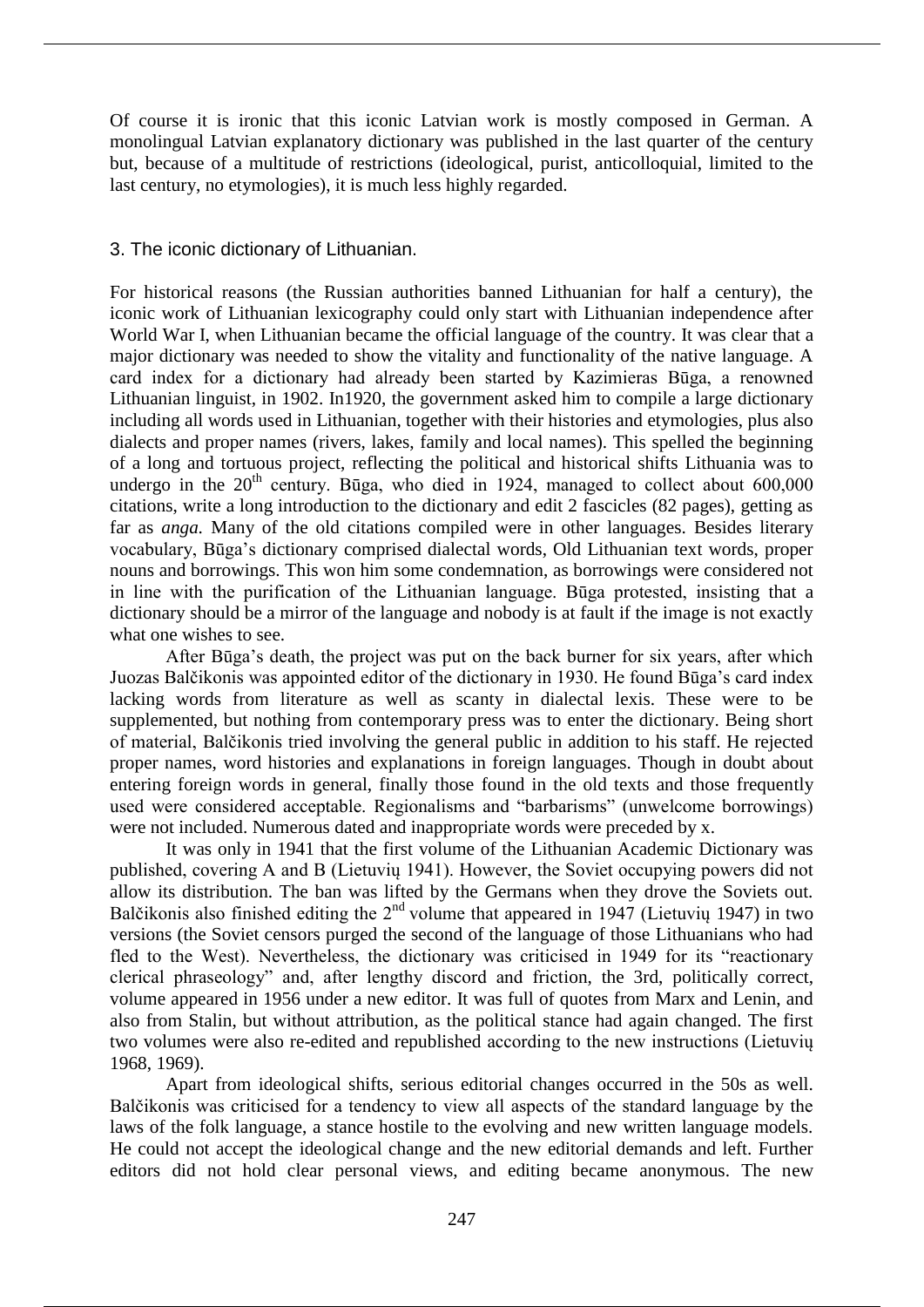illustrative material now started, with sentences from contemporary (i.e. Soviet) texts, prefixed words were alphabetised under the unprefixed ones, parallel forms and dialectal words were put under the most common form, borrowings were supplied with origins (while internationalisms were not), some historical and connotational meanings were marked, as was transitivity, participial adverbs were put under the verbs from which they were derived. Aside from their ideological aspect, the new policies could be viewed as reasonable and userfriendly. In this form the dictionary under various editors slugged on, saw the collapse of the Soviet Union and was finished in 2002, a full century since its inception. In the end, there were 20 volumes (Lietuvių 1968-2002) with about 22,000 pages, 500,000 headwords (including a huge number of dated and obsolete words) and five million citations from 1547 to 2001. It is available on the internet.

#### 4. The Iconic Dictionary of Estonian

The Estonian dictionary is perhaps less of an icon than the Latvian and Lithuanian ones. Veski's (Veski 1925-1937) orthological dictionary was accomplished in a relatively short period and was less elaborate than its Baltic counterparts, who tried to create storehouses of national language treasures. It shares its iconic status with Wiedemann's (1869) 19<sup>th</sup> century dictionary. It could be described as a forward-looking project, while the Latvian and Lithuanian iconic dictionaries were more retrospective. Thus it can be seen more as a functional and pragmatic, prescriptive and normative book, aimed at stabilising the language and enriching it. This goal was partly the result of the never ending chaos in spelling and varieties, it also reflected the personality of the lexicographer. The compiler Johannes Voldemar Veski was a natural scientist by education with a terminologist's approach to language, wishing it to be planned, ordered and structured, favouring a synchronic approach and monosemy, but paying less attention to history. It is suggested that he created well over 100,000 words and terms. In a parallel process, Veski's general standardisation demands were adopted for schools and publishing in 1927.

The dictionary, under the purposeful title "Dictionary of Correct Estonian Usage", was published in three volumes, the 3rd coauthored by Muuk. It is an Estonian-Estonian explanatory dictionary, but also contains German, English, Latin and Russian equivalents, especially for technical terms. It contains 1720 pages and approximately 130,000 words. Veski's terminological bias lead him to prefer monosemy and augmentation of lexis (on the basis of existing Estonian wordstock, which he did not consider limited as Aavik did). As a neologist he created numerous words by means of derivation, compounding and backformation. Thus the dictionary had a multitude of derivatives. Its main purpose was to stabilise language and usage, introduce new coinages and guarantee correctness. In this senses it is perhaps oversystematic. As it contained many new words coined by Veski himself, it was also a prescriptive work in this sense.

## 5. Conclusions.

In conclusion, we can see that the above dictionaries have a different status today. The Latvian dictionary, although the most academic one, and bilingual) is still viewed by many as an iconic dictionary of correct and unspoilt Latvian lexis, known in conjunction with the names of the authors, which have become canonical in their own right. The Lithuanian dictionary is generally viewed as a project of unprecedented scope, not associated with a particular author. Estonian dictionary is viewed as the period-bound, prescriptive product of a